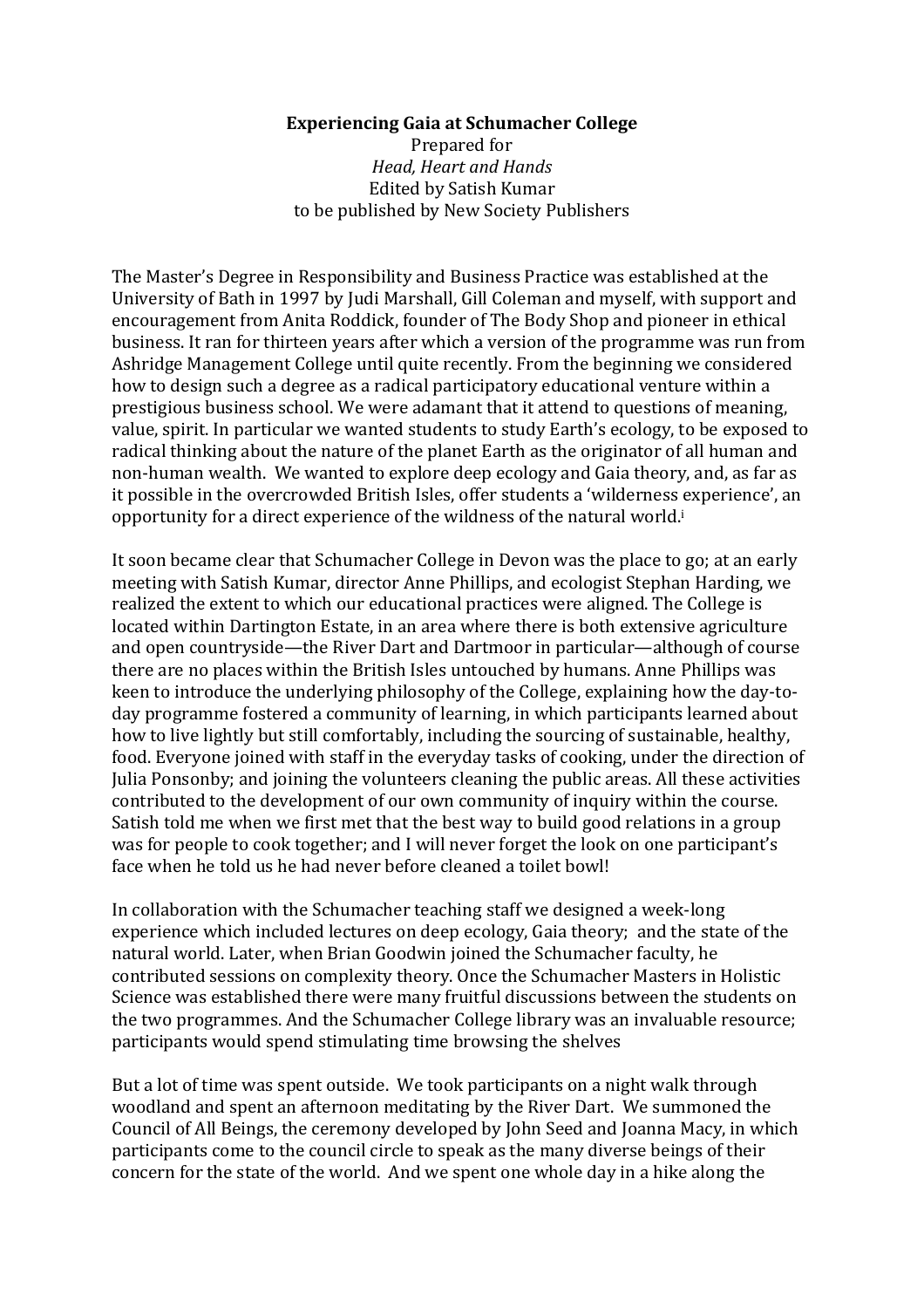upper reaches of the River Dart, along what must be one of the last remaining stretches of wilderness in England. On this walk we left the footpaths and scrambled over rocks and under branches; we helped each other through bogs and over torrential streams. And under Stephan's guidance we experimented with deep ecology exercises which shifted our experience of the more than human world, helping us directly understand the interconnectedness of all things.

\*\*\*\*

The River Dart thundered down from the moor toward the sea. It was full after recent heavy rain, the water so high that it lapped over the banks, swirling around the roots of trees and making soggy patches in the grass. In dryer weather the water rushes between the rocks scattered across the riverbed in little cataracts, but on that day, it poured over them in smooth torrents, pounding into the pools below with a deep roar. We had to shout to hear each other over the noise.

We stopped to inspect a chunk of granite that stuck out from the ground by the side of the path with a green luxuriance of moss growing over the top and hanging down each side. Its surface was pitted like a sugar lump, light grey decorated with patches of black lichen. Embedded fragments of quartz, harder than the surrounding rock, protruded slightly and sparkled in the dappled sunlight. A deep fissure ran vertically down the front face of the granite; over time the crack had filled with organic debris marking a dark line, dividing the surface into two planes. The rock leant back into the bank, surrounded by young bramble shoots and bracken with its rear side underground and hidden from our view. Its shape was evocative. A face kept peering out, suggesting itself to me: the fissure, a nose; two blobs of lichen formed eyes; the moss a head of hair. A troll, maybe?

But granite is alive in a more fundamental sense. This rock had broken off from the dome of granite that erupted from deep in the Earth some 300 million years ago to form Dartmoor. The pitted surface and the fissure down the middle were signs of weathering over geological time. It had been tumbled down the valley. Rain had washed over it. Ice had fractured it. The roots of the moss now found their way into hairline cracks, forcing it further apart physically, and secreting acids that helped break it up chemically. As the rock fragmented, exposing new areas to the rain, it gradually dissolved: carbon dioxide from the atmosphere split calcium from the silicate in the granite and combined with it to wash away in a chalk solution, calcium bicarbonate. Some of this we could see, some we knew from our classroom studies prior to the field trip. 

I looked around. Everything in the woodlands along the banks of the Dart was part of this process of turning granite into chalk. Small rocks and gravel tumbled against each other in the torrent. Trees seeded clouds, brought rain, keeping the ground and undergrowth damp. Roots broke up and dissolved the granite. Insects and animals pollinated flowers and transported seeds. Bacteria turned vegetable matter into humus, and fungi grew in symbiosis with the roots of the trees, making nutrients more readily available. The river collected the chalk solution and carried it down to the sea.

Stephan asked us to recollect the rest of the story in our imagination. Once in the sea the chalky water was taken up by tiny creatures called cocolithophores. Along with other animals like crabs and molluscs they precipitated solid chalk to form their hard skeletons. When they died, they fell to the bottom of the sea and formed a chalky layer, compressed over time into solid chalk rock. So when we look at the white cliffs of Dover